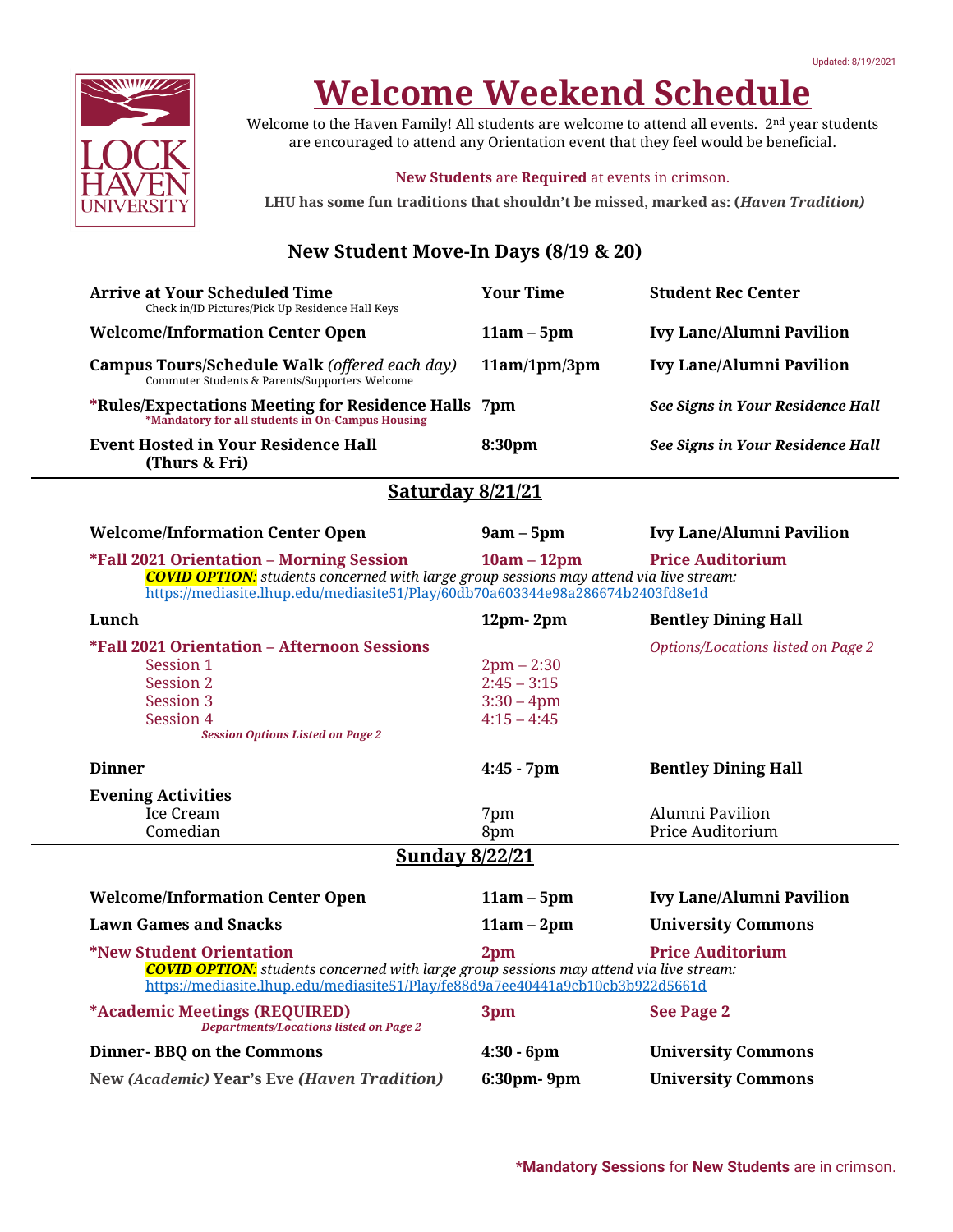## **Welcome Weekend - Page 2**

### **Fall 2021 Orientation – Afternoon Sessions - Saturday 2pm – 5pm**  $X =$  Session is offered at that time

| <b>Presentation</b>                                                                                    | Location                                        | <b>Session 1</b><br>$2pm - 2:30$              | <b>Session 2</b><br>$2:45 - 3:15$        | <b>Session 3</b><br>$3:30 - 4$ pm | <b>Session 4</b><br>$4:15 - 4:45$ |
|--------------------------------------------------------------------------------------------------------|-------------------------------------------------|-----------------------------------------------|------------------------------------------|-----------------------------------|-----------------------------------|
| <b>Getting Engaged on Campus</b>                                                                       | <b>PUB MPR</b>                                  | X                                             |                                          |                                   |                                   |
| <b>Interacting with Faculty and Staff</b><br>(Expectations about email, communication, dress and more) | <b>PUB#2</b>                                    | X                                             |                                          |                                   |                                   |
| <b>On-Campus Jobs</b>                                                                                  | <b>University Commons:</b><br><b>Pavilion 2</b> | X                                             | X                                        | X                                 | X                                 |
| <b>Discover Your Learning Style</b>                                                                    | <b>Ulmer 206B</b>                               | X                                             | X                                        | $\mathbf X$                       |                                   |
| <b>Support Services on Campus</b><br>TRIO SSS/Counseling Services/Disability Services                  | <b>Ulmer 207</b>                                | X                                             | X                                        |                                   |                                   |
| Diversity, Equity and Inclusion                                                                        | <b>Sloan Aud.</b>                               | X                                             | X                                        |                                   |                                   |
| <b>Review of Finances</b><br>Financial Aid / Student Accounts                                          | <b>Ulmer 211/232</b>                            | X                                             | X                                        |                                   |                                   |
| How to Be a Successful Student @ LHU                                                                   | Price Aud.                                      | X                                             | X                                        |                                   |                                   |
| <b>Getting Yourself Organized</b>                                                                      | <b>PUB MPR</b>                                  |                                               | X                                        | X                                 |                                   |
| LGBTQ Students, Allies & Supporters Intro.<br>President's Commission on LGBTQ Affairs                  | <b>PUB#2</b>                                    |                                               | X                                        | X                                 |                                   |
| <b>Student Technology Tips</b>                                                                         | <b>Ulmer 207</b>                                | This is a change<br>from printed<br>schedules | <b>No longer</b><br>offered<br>session 2 | X                                 | $\overline{\mathbf{X}}$           |
| <b>Getting to Know the Local Community</b><br>Local Things to Do and Businesses                        | Price Aud.                                      |                                               |                                          | $\mathbf X$                       |                                   |
| <b>Q&amp;A for 2nd Year Students</b>                                                                   | Sloan Aud.                                      |                                               |                                          | X                                 |                                   |
| <b>Rock Climbing (limit 10)</b>                                                                        | <b>Rec Center</b>                               |                                               |                                          | $\overline{\textbf{X}}$           | X                                 |
| <b>Rec Center Tours</b>                                                                                | <b>Rec Center</b>                               |                                               |                                          | $\overline{\textbf{X}}$           | $\overline{\mathbf{X}}$           |
| <b>Rock Painting</b>                                                                                   | <b>Alumni Pavilion</b>                          |                                               |                                          | $\mathbf X$                       | $\overline{\textbf{X}}$           |
| Q&A with upperclassmen                                                                                 | <b>Ulmer 211/232</b>                            |                                               |                                          | $\overline{\mathbf{X}}$           | $\overline{\mathbf{X}}$           |
| <b>LHU Trivia</b>                                                                                      | Price Aud.                                      |                                               |                                          |                                   | $\overline{\mathbf{X}}$           |
| <b>Nature Trail</b>                                                                                    | <b>Alumni Pavilion</b>                          |                                               |                                          |                                   | $\overline{\mathbf{X}}$           |
| <b>Levee Walk</b>                                                                                      | <b>Alumni Pavilion</b>                          |                                               |                                          |                                   | $\overline{\textbf{X}}$           |

## **Academic Meetings - Sunday 3pm** *(\*some exceptions)*

| <b>Academic Department</b>                                                                                                                  |                                                        | Location                          |
|---------------------------------------------------------------------------------------------------------------------------------------------|--------------------------------------------------------|-----------------------------------|
| <b>Applied Computer Science</b>                                                                                                             | 3pm                                                    | Akeley 217                        |
| <b>Business &amp; Accounting</b>                                                                                                            | 3pm                                                    | Akeley 215                        |
| Criminal Justice                                                                                                                            | 3pm                                                    | Akeley 216                        |
| <b>Recreation Management</b>                                                                                                                | $*Tues$ 8/31                                           | This group will meet Tuesday 8/31 |
| Social Work                                                                                                                                 | 3pm                                                    | Akeley 203                        |
| Sport Administration                                                                                                                        | 3pm                                                    | Zimmerli 11                       |
| Exploratory - Undeclared & Natural Sciences<br>(Exploratory/Health Science goes with Health Science, Exploratory/Nursing goes with Nursing) | 3pm                                                    | Ulmer 211/232                     |
| Communication                                                                                                                               | 3pm                                                    | Robinson 621                      |
| English (Secondary Ed. English)                                                                                                             | 3pm                                                    | Raub 306                          |
| Health & Physical Education                                                                                                                 | 3pm                                                    | Zimmerli Z8                       |
| History (Secondary Ed. Social Studies)                                                                                                      | 3pm                                                    | Raub 205                          |
| Political Science/International Studies                                                                                                     | 3pm                                                    | Raub 223                          |
| Pre K-4/Early Childhood Education                                                                                                           | 3pm                                                    | <b>Hall of Flags</b>              |
| Middle/Elementary Ed                                                                                                                        | 3pm                                                    | Hall of Flags                     |
| Sociology                                                                                                                                   | 3pm                                                    | Sloan 242                         |
| Special Education and SPEC/PreK-4 Majors (4:15 pm - following major meeting for SPEC/PreK-4)                                                | $*4:15$ pm                                             | Hall of Flags                     |
| Visual & Performing Arts (Art, Music, Studio Arts)                                                                                          | 3pm                                                    | Sloan Aud.                        |
| Biological Sciences (Secondary Ed. Bio, Biomedical, Cellular and Organismal, Ecology & Environmental, and Marine Biology)                   | 3pm                                                    | <b>ECSC 325</b>                   |
| Chemistry (Secondary Ed. Chemistry, Biochemistry, Forensic Chemistry)                                                                       | 3pm                                                    | <b>ECSC 326</b>                   |
| Geology/Physics/Engineering/Nano (Secondary Ed. Earth, Space Science, and Secondary Ed General Science)                                     | 3pm                                                    | ECSC128                           |
| <b>Health Science</b>                                                                                                                       | 3pm                                                    | Price Aud.                        |
| Mathematics (including Secondary Ed. Math)                                                                                                  |                                                        | Robinson 408                      |
| Nursing                                                                                                                                     | *Nursing will communicate with Students about Meetings |                                   |
| Psychology                                                                                                                                  | 3pm                                                    | Robinson 318                      |